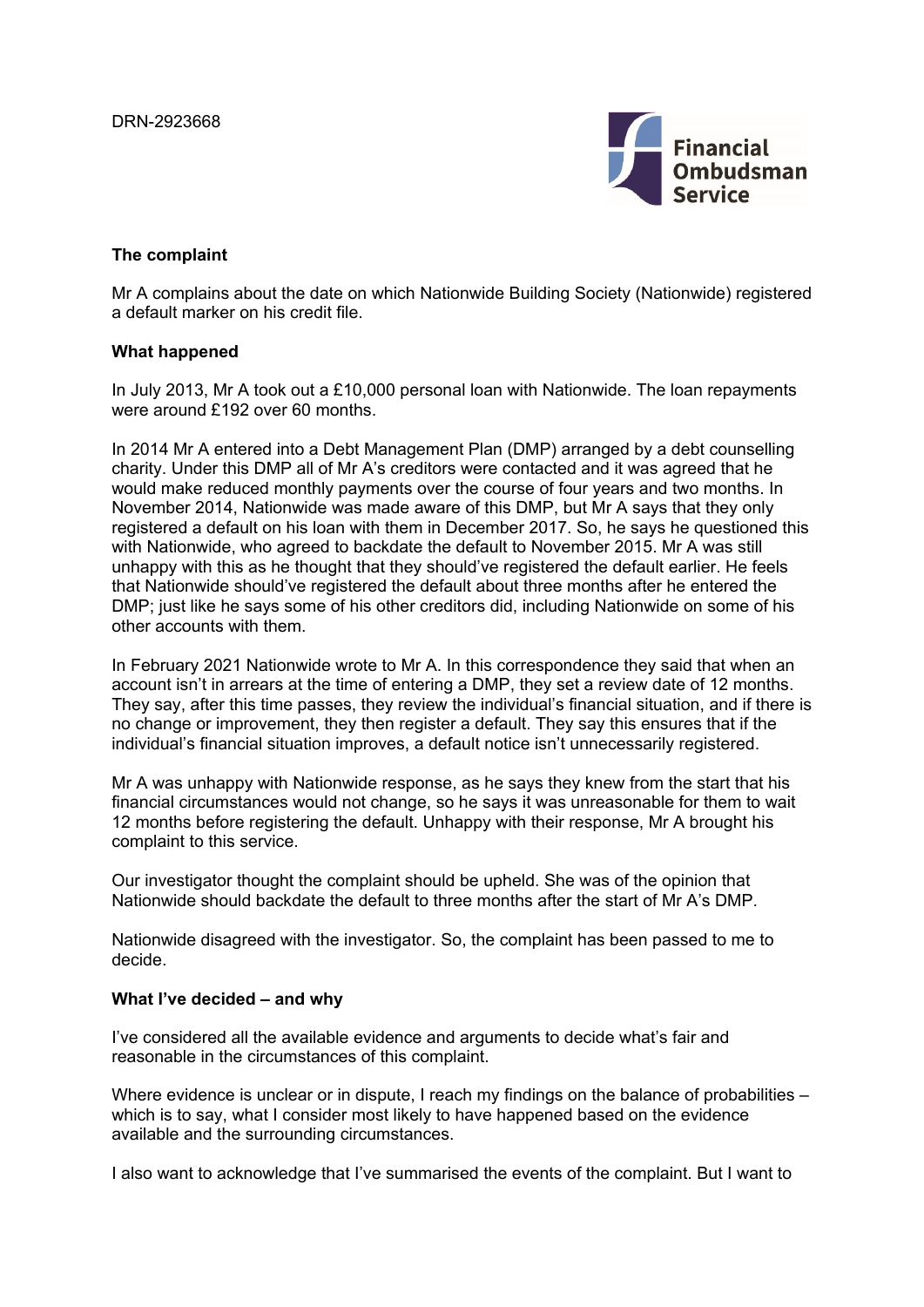assure Mr A and Nationwide that I've reviewed everything on file. And if I don't comment on something, it's not because I haven't considered it. It's because I've concentrated on what I think are the key issues. Our powers allow me to do this.

In considering what is fair and reasonable, I need to take into account the relevant rules, guidance, good industry practice, the law and, where appropriate, what would be considered to have been good industry practice at the relevant time. Accordingly, I've considered the Information Commissioner's Office (ICO) guidelines that were relevant at the time Mr A entered into the DMP. ICO guidelines were created to ensure consistency among creditors, and, among other things, the guidelines set out when a default should be registered with credit reference agencies.

I've considered that Mr A has specifically requested that Nationwide back date the default to about three months after he entered the DMP. He says this would be fair as this is about the time most of his other accounts, which were also a part of the DMP, had registered defaults with credit reference agencies. So, I've considered whether this would be fair and reasonable considering his circumstances, and I've considered whether this would be in line with the aim of the ICO's guidelines.

I've also considered what Nationwide has told us. They have said that when an account isn't in arrears at the time of entering a DMP, they set a review of the plan for 12 months. They say after 12 months passes, they review the account and, if there is no change or improvement in the individual's financial situation, they then register a default. They say this ensures that, if the individual's financial situation improves, a default notice isn't unnecessarily registered. And they say they treat all members the same, so it wouldn't be reasonable to treat Mr A differently.

Nationwide had an obligation to present accurate information to the credit reference agencies. So in the early days, when they agreed to the alternative payment as presented in the DMP, I would've expected them to be reporting to the credit agency that the account was in arrangement to pay. Arrangements to pay are usually intended to be short-term, but if they are going to be longer than a few months, such as this one, I would've expected Nationwide to review the suitability of the arrangement at regular intervals – usually about three to six months. And during these reviews, I would've expected them to engage with Mr A to see if his financial situation has changed. Considering the circumstances of this complaint, I don't think it would be fair or reasonable to set a review for 12 months later as Nationwide has done. And, in most situations, it would be reasonable that when an account is in an arrangement to pay, a default is not registered unless the terms of the arrangement are broken. But considering that Nationwide defaulted this account, I've gone on to consider whether this was reasonable.

ICO guidelines say that when a consumer is at least three months behind with their payments, then a default may be registered. Mr A's loan fell into arrears prior to him entering into the DMP in November 2014. Under the DMP Mr A was making payments to Nationwide, but arrears were accruing, because of the difference between the contractual monthly payment and the reduced payment agreed under the DMP. So arguably Mr A was no longer meeting his contractual obligation under the account terms and conditions, therefore Nationwide wouldn't be reporting inaccurate information, if it reported to the credit reference agencies that Mr A's loan account had defaulted. So, considering the above, and given that Mr A asked for the account to be reported as default, in line with what other creditors under the DMP have done, I think it's reasonable Nationwide defaulted the loan account in question. But I've gone on to consider the date of when the default should've been fairly reported to the credit reference agencies.